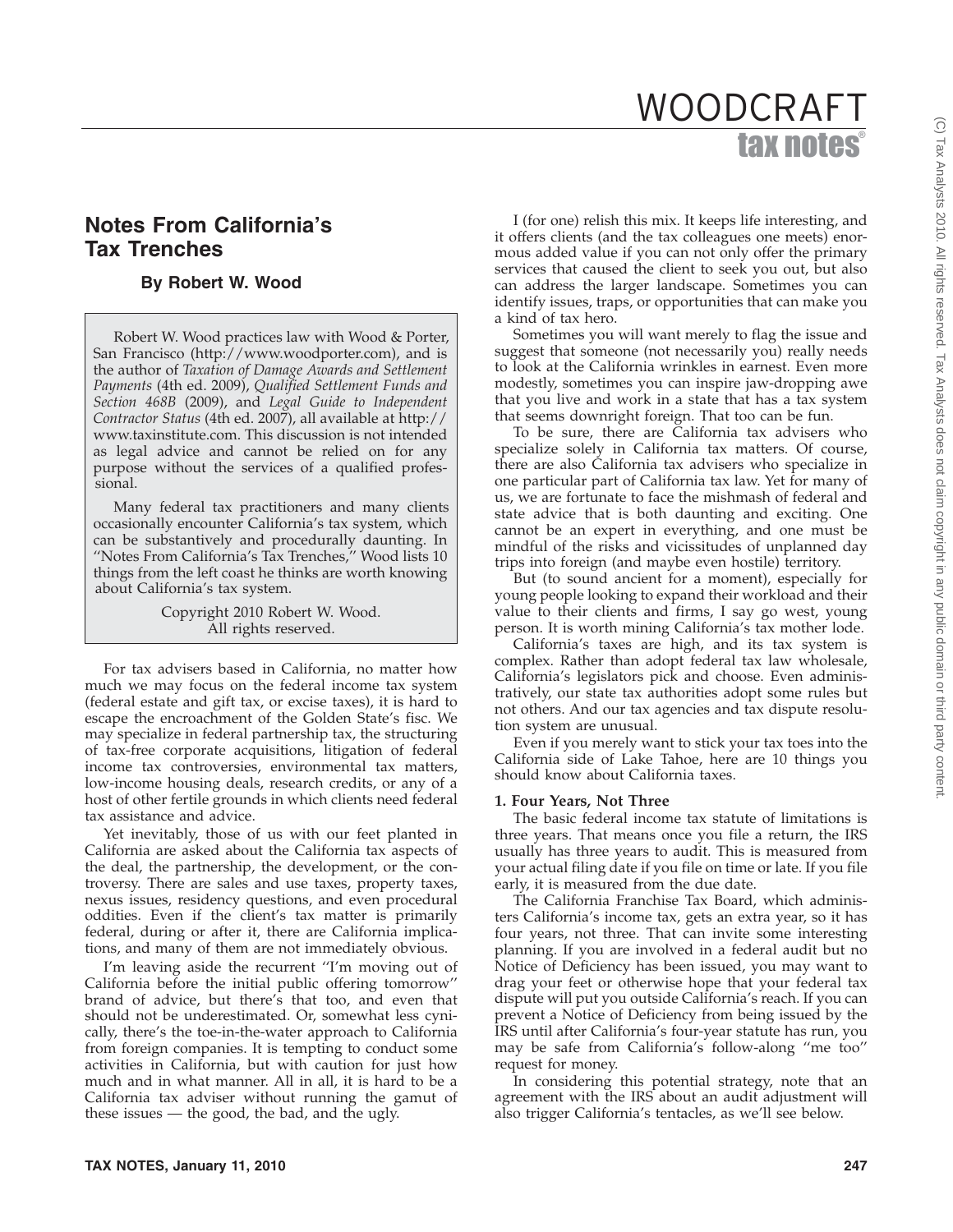# **2. When the Statute Never Runs Out**

California, like the IRS, gets an unlimited time to come after you if you never file an income tax return. The same goes for false or fraudulent returns. Those are obvious, but in some other less intuitive cases, California also gets unlimited time to audit.

Indeed, suppose that an IRS audit changes your tax liability (you lose the dispute or you resolve it consensually). Perhaps you simply sign and send back an assessment to the IRS. In that event, you are obligated to notify California's income tax agency, the FTB, within six months. The FTB handles not only income tax but also franchise taxes (the corporate income tax one pays for California's privileges). If you fail to notify the FTB of the IRS's change to your tax liability, the California statute of limitations *never* runs out.

That means you might get a bill 10 or more years later. You might be surprised how often this happens and how much ill will is generated when a tax lawyer or accountant deftly handles a federal audit or controversy but neglects to mention the potential California fallout. You can, of course, wait for the IRS and California to exchange information and send you a notice. However, good practice is clearly not to wait, particularly because you might wait many years and still have to pay, plus interest.

This coattails concept applies to amended tax returns, too. If you amend your federal return, California law requires you to amend your California return within six months if the change increases the amount of tax due. If you don't, the California statute of limitations never expires.

# **3. Giving the FTB More Time**

Although the FTB must normally examine your tax return within four years of when you file it, like the IRS, the FTB sometimes will contact you, asking for more time. They will send a form, asking you to sign it to extend the period of limitations. This part of California's system operates pretty much like its federal counterpart. Some taxpayers just say no, but that usually triggers an assessment, so you should usually agree. You may be able to limit the scope of the extension to specific tax issues or limit the added time.

# **4. Compromising California Taxes**

There's a lot of hype on the Internet and TV about deals with the IRS. Some of it is true, although ''pennies on the dollar'' is a regrettable phrase that can set unrealistic expectations. Much, of course, depends on the financial wherewithal and prospects of the client.

But whatever kind of latitude, cooperation, or concession you hope to get from the IRS, set lower expectations for California. California's tax officials are more likely to mimic our Governator and say ''I'll be back'' time and again. That has always been true, but it seems even more pronounced today. California needs the money.

So double or triple the pessimism and concern in your advice to clients when it comes to California tax controversies. Most California tax professionals believe that (in general) a California tax controversy is much harder to settle than a federal one. If you think you can negotiate a

50 percent settlement from IRS Appeals, the likelihood is probably much lower with California.

California is likely to hold on more tenaciously to legal issues, factual issues, and collection issues. Some of the "pennies on the dollar" tax mills will not even touch California tax cases. That should tell you something.

### **5. No Tax Court**

If you have an IRS dispute, you can fight it administratively with the auditor and IRS Appeals. If necessary, you can then go to the U.S. Tax Court (where you can contest the tax before paying), or perhaps the Court of Federal Claims or the U.S. district court (if you are willing to pay the tax first).

Although some states have a state tax court, California does not. It has a state Board of Equalization (BOE). The BOE is a five-member administrative body (the only elected tax commission in the United States) that functions much like a court. If you are unable to resolve an income or franchise tax dispute with the FTB, you can appeal it to the BOE. The BOE will hear your side of the case and the counterarguments of the FTB.

The BOE will rule on the law, but it also has equitable powers. In fact, it's not uncommon for the BOE to bend the rules if they believe the taxpayer is honest, forthright, and sympathetic.

The BOE doesn't just hear income tax appeals. It also hears sales and use tax, and even property tax, appeals. If you are unable to resolve a sales or use tax matter, or even an excise tax matter, you can appeal it to the BOE. The BOE is where the action is in California.

The nomenclature can be puzzling. Confusingly, in addition to the five-member BOE (the ruling body), there's also a large agency called the BOE that administers sales and use taxes. If you can't resolve your sales or use tax dispute administratively with the BOE (the agency), you can appeal to the BOE (the five-member body).

Property taxes, on the other hand, are administered by local county tax collectors. If you can't resolve your property tax dispute with the local authorities, however, it, too, can eventually end up at the BOE.

# **6. Voting of BOE Members**

California's five-member BOE has a very tough job. They are elected, and they have a constituency. They try to resolve and administer California's tax laws, and most of them are not tax professionals.

They are not judges, so it is OK to talk to them ex parte. In fact, it is common for California tax professionals to seek out the individual members of the BOE in advance of a hearing. You can give them a private advance screening of what your client's case is about and why you think you should prevail. Much like lobbyists trying to count on legislator votes on a bill facing an upcoming vote, you can, well, lobby.

You may or may not be able to obtain a commitment that your client's position is meritorious. But information, as they say, is power. And if you find that the tax case in question is going to go along party lines (say, Republicans voting for the taxpayer and Democrats voting for the state), you may get clear signals (or outright statements) that an individual BOE member cannot or will not vote for your client.